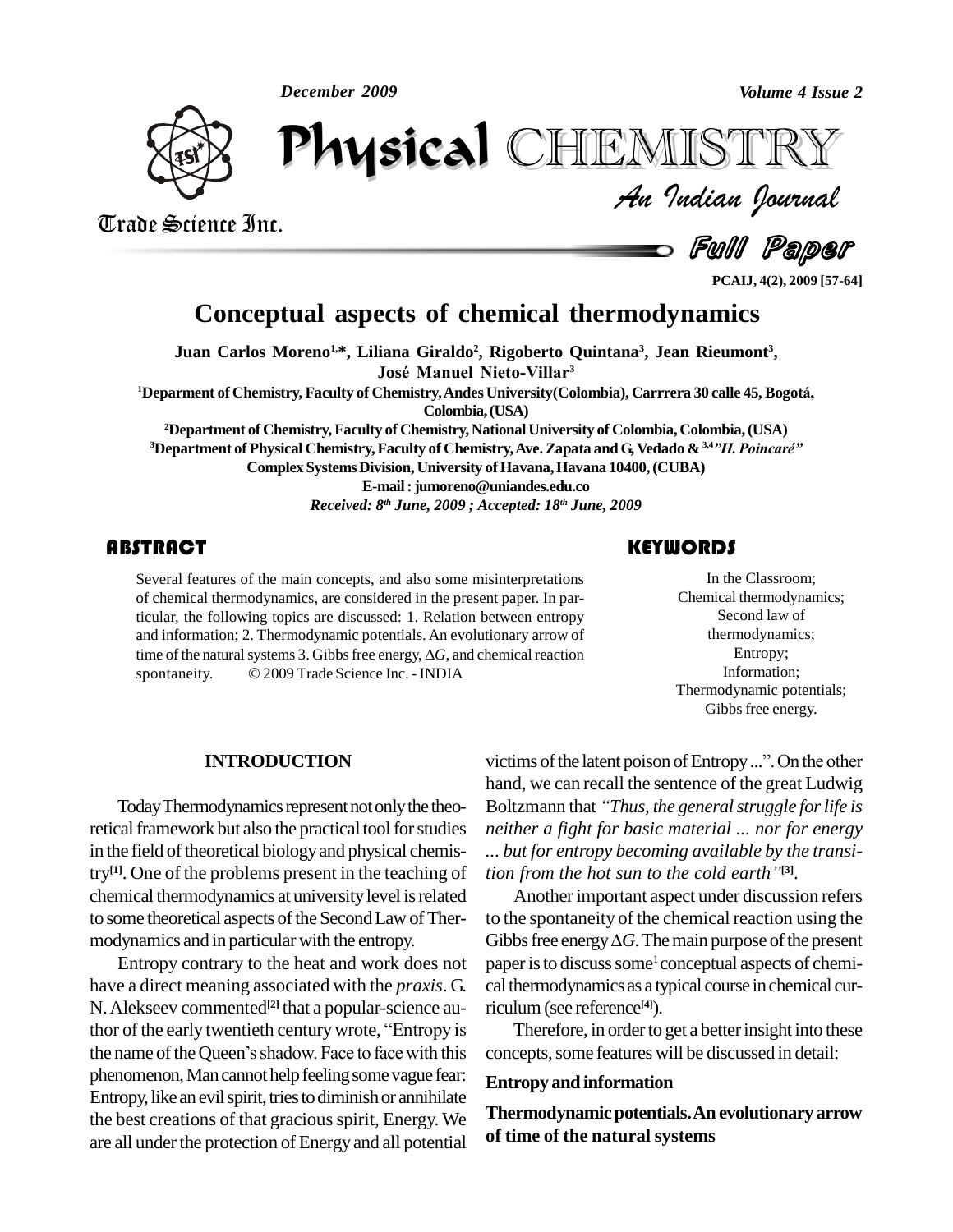### **The link betweenGibbsfree energy***G***and chemi cal reaction spontaneity**

The link between these topics is using in a concrete  $\frac{d}{dx}$ we hav<br>The link between these topics is using in a concrete that in a<br>way the thermodynamic function "entropy", in fields such Th as information, direction of processes and chemical reaction.

### **DISCUSSION**

### **Entropy and information**

Entropy, generally related to "disorder", is perhaps one of the most polemical, mysterious and controversial thermodynamic magnitudes. The increase of entropy is then described as an increase of disorder, as the destruction of any coherence that may be present in an initial state. This has unfortunately led to the view that the consequences of the Second Law are obvious or trivial. Anyway, there also exist some misinterpretations the Boltzmann's constant, the units are the (see, for example, reference<sup>[5]</sup>) that have arisen from  $JK^{-1}$ the unawareness of the essence of the Second Law<sup>[6]</sup>.

The goal of this item is to show how the use of the information theory makes it better and easier to understand the entropy meaning, and at the same time gives a formal definition of it. Recently Hynne<sup>[7]</sup> suggests an the info interpretation of entropy via the Boltzmann formula.

In order to illustrate our ideas, let us begin with the following experiment(Figure 1a). We have a body at rest, so that its energy is constant, but we cannot see its features because an opaque glass is in front of it.

It creates some uncertainties about it. Later the glass istaken away(Figure 1b), and uncertaintyabout it dis-



**In a body at rest<br>***I* Is the body. B.<br>IISTRY <del>om</del><br>Physical CHEMISTRY Figure 1 : Experiment with a body at rest: A. An opaque glass c. It gives time a physical meaning.<br>
is between the observer and the body. B. The glass was drawn d. It confers an irreversible nature upon natural pro**is betweenthe observer and thebody.B.The glasswas drawn out**

appears, thus, we can say that in relation to this body we have obtained more information. It is to be noted that in anymoment its energyhas not changed.

Thus, according to Shannon (1948), average information, its energy has not changed.<br>Thus, according to Shannon (1948), average information, "I", can be quantified through this relation: Thus, acc<br>mation, "T"<br> $-k \sum n \cdot ln n$ 

$$
\mathbf{I} = -\mathbf{k} \sum \mathbf{p}_i \mathbf{ln} \mathbf{p}_i \tag{1}
$$

Where  $p_i$  represents the probability of any event, for example, in the previous experiment, of the can being of juice, beer, soda, etc., or of what type of juice, soda, etc. It can be observed that the greater the uncertainty, i.e., the events are less probable, the greater the aver age information is. The units of I are given by the value of constant k.

If  $k = \frac{1}{\ln 2}$ , the uni constant k.<br> $k = \frac{1}{\ln 2}$ , the unit is the bit (binary digit); on the con-If  $k = \frac{1}{\ln 2}$ , the unit is the bit (binary digit); on the con-<br>trary, if we take  $k = k_B = 1.38066x10^{-23} J K^{-1}$  where  $k_B$  is

trary, if we take  $k = k_B = 1.38066x10^{-23}$  JK<sup>-1</sup> where k<br>the Boltzmann's constant, the units are the *JK-1*

Thus, if constant  $k$  in equation 1 is Boltzmann's constant, instead of speaking of information, we are talking about entropy, S.The previous experiment allowed us to arrive intuitively at the concept of entropy through the information.

Entropy, unfortunately, has been generally related to "disorder", and maybe it is the most polemical, mysterious and controversial magnitude in thermodynamics.

Thus, the increase of entropy would result in an increase of disorder or the destruction of the coher ence present in an initial state, and because of this view,

the Second Law would appear to be obvious or trivial.<br>Thus, the introduction of the formalism of the information theory into thermodynamics, through Shannon's Thus, the introduction of the formalism of the inforequation, allows us to understand the concept of entropy as a synonym of information.

Then, we can formulate the fundamental postulate of the Second Law, as: "Natural systems create information during their evolution". From this postulate, the following corollaries derive:

- a. Entropy, i.e., information, is different from energy, and it is created during the evolution of a system.
- b. The same has a probabilistic nature.
- c. It gives time a physical meaning.
-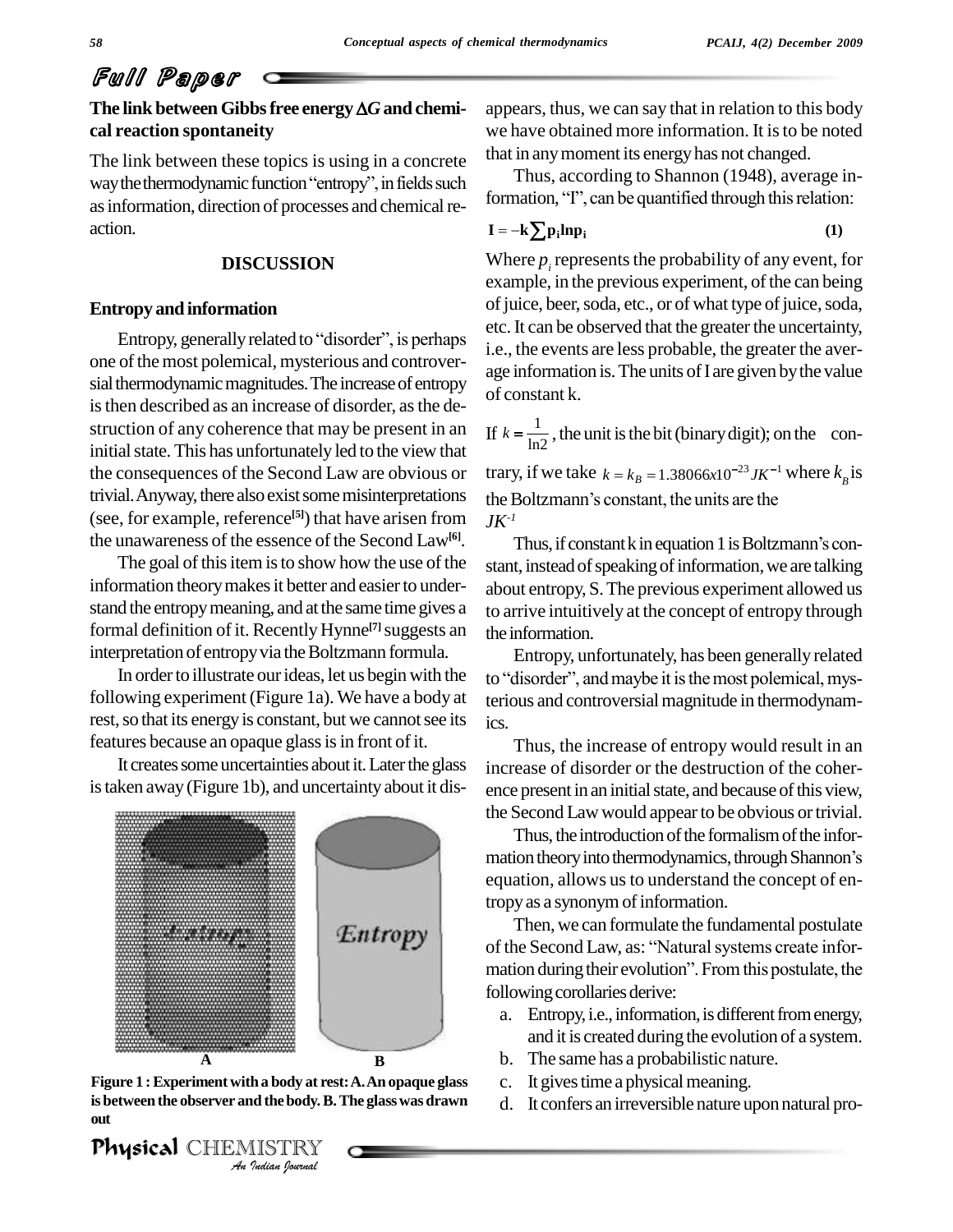cesses, since entropy is created, but it is not destroved.

e. It measures the complexity of a system.

There are three levels of Information:

**Syntactical:** It gives the extent to which the signs that express the meaning for the receiver remove the uncertainty.

**Semantic:** It designates the meaning of the information.

**Pragmatic:** The purpose or usefulness of the information for the receiver.

Equation 1 only makes it possible to quantify the information at the syntactical level.

If all the events have the same probability  $a priori$ ,

$$
p_i = \Omega^{-1}
$$
, equation 1 turns into

$$
S = k \ln \Omega \tag{2}
$$

Equation 2 is known as Boltzmann's equation, and was sculptured on his tomb in Vienna in 1906. The variable ? is known as complexions, or thermodynamic probability, and represents the number of microstates compatible with a given macrostate of the system. By applying the conditional extreme condition, and taking into account that  $\sum p_i = 1$ , it can be demonstrated that 2 is maximum at equilibrium. That is to say, the formalism of statistical thermodynamics rests on equation 2.

T. De Donder (1872-1957) established that during the evolution of a system, the entropy of the same might vary for two causes, one due to the exchange of the entropy of the system with the surroundings,  $\delta$ Se, or entropy flow, and the other due to the creation during the evolution thereof,  $\delta$ Si. Therefore, we have that the quantitative formulation of the Second Law according to De Donder is

$$
dS_s = \delta S_e + \delta S_i \tag{3}
$$

Hence, the entropy flow is given by

$$
\delta S_e = \frac{\delta Q}{T}
$$
 (4)

Thus, the entropy flow may be positive, if it receives entropy from the surroundings, negative if it "gives away" entropy, and zero when the system is isolated. Therefore, the fundamental postulate of the Second Law can be formulated as  $\delta$ Si $\geq$ 0.

### Thermodynamic potentials. An evolutionary arrow of time of the natural systems

Thermodynamic potentials like other potential functions let us give a criterion of equilibrium and stability. The role of the thermodynamic potential in chemical thermodynamic is not too understandable. What is the difference between thermodynamic potentials and other potential functions of Physics?

Different from the common physical potentials, the thermodynamic potentials offer an evolutionary arrow of time<sup>[9]</sup> for the system under study depending on the constraints of it. This is in fact its main feature.

Thus, in order to develop the formalism to obtain a suitable potential to describe the system, the following steps should be considered:

- To obtain the canonical equations  $a<sub>z</sub>$
- b. To identify the constraints
- c. To develop a formal method (Legendre transformation) in order to obtain the thermodynamic potential
- d. Formulation of an extremum Principle

### **Canonical equations**

Canonical equations can be obtained from the "first" principles", that is to say, from the joint expressions of the first and second laws of thermodynamics respectively. Thus, we have:

For the First Law: 
$$
dE = \delta Q - pdV
$$
 (5)

For the Second Law: 
$$
dS = \frac{\delta Q}{T} + \delta S_i
$$
 (6)

and we obtain the *canonical equations* 

$$
dE = TdS - pdV - T\delta\delta_i
$$
 (7)

$$
dS_s = \frac{1}{T} dE + \frac{p}{T} dV + \delta S_i
$$
 (8)

Terms  $E$ ,  $T$ ,  $S$ ,  $V$ ,  $p$  represent the internal energy, temperature, entropy, volume, and pressure, and  $S_i$  is the entropy production due to irreversible processes. The first equation is known as the energetic representation of the system and the second one as the entropic representation.

### **Constraints**

The conditions of the surroundings are constituted by those variables that identify the system under study. They allow us to choose the adequate potential function that provides an evolutive criterion of equilibrium and stability for a system. In the specific case of the

**Physical CHEMISTRY** An Indian Journal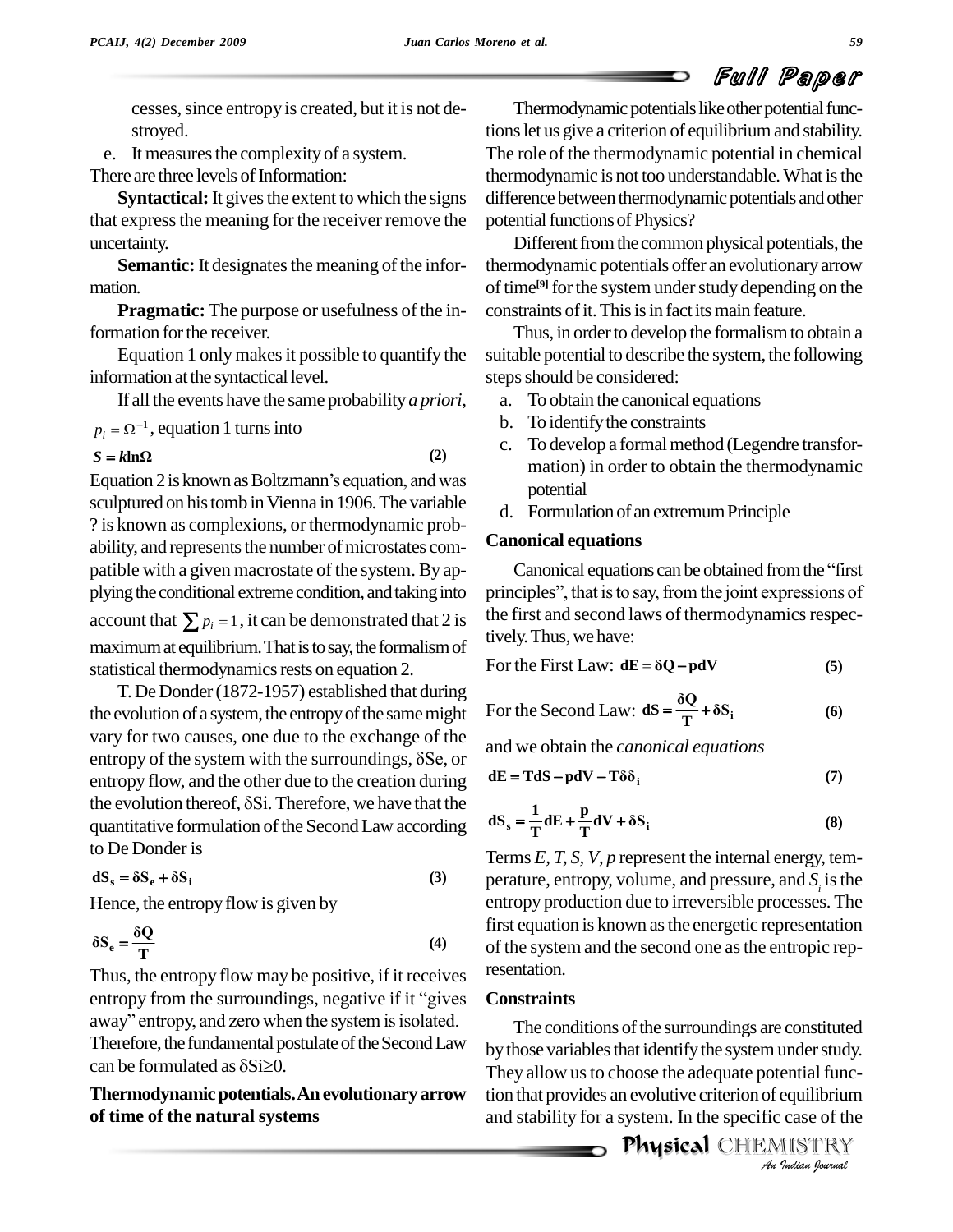above expressions, 7 and 8, we see that if the system is characterized by the variables S and V, the adequate function to describe the system is the inner energy, while if the variables are E and B, then the potential is the entropy of the system.

In order to define new potential functions, we will use a formal method, which will allow us, from the external conditions of the system, to define the thermodynamic potential.

### **Formal method.Legendre transformation.**

We can apply the Legendre transformation either to canonical equations 7 and 8 respectively.The appli cation thereof to the entropic representation, equality 8, generates functions that are of special interest in statistical thermodynamics.

In our case, we will use as a starting point for the development of the formalism, the energetic representation, equality 7. Thus, we have the following possi bilities:

1. We add to both sides of equality 7 the term  $d(pV)$ , and we obtain: and we obtain:<br> **d**(E+pV) = TdS<sub>s</sub> - pdV - T $\delta \delta_i$  + d(pV)

$$
d(E + pV) = TdSs - pdV - T\delta\deltai + d(pV)
$$
  
\n
$$
d(E + pV) = TdSs - pdV - T\delta\deltai + pdV + Vdp
$$
 (9)  
\n
$$
d(E + pV) = TdSs + Vdp - T\delta\deltai
$$

$$
d(E + pV) = TdSs + Vdp - T\delta\deltai
$$

Formally, we can identify the left side of equality 9 as  $(E+pV)=H$ . Thus, by making a substitution at 9, we have that:

### $dH = TdS<sub>s</sub> + Vdp - T\delta\delta<sub>i</sub>$  (10)

We realize as in this case that if the variables that represent the system are S and p, enthalpy is the adequate thermodynamic potential to describe it.

2. We subtract the term d(TS) from both sides of equality 7, and we obtain:<br>**d**(**E** – **TS**<sub>s</sub>) = **TdS**<sub>s</sub> – **pdV** – **T**ôδ<sub>i</sub> – **d**(**TS**<sub>s</sub>)

$$
d(E - TS_s) = TdS_s - pdV - T\delta\delta_i - d(TS_s)
$$
  

$$
d(E - TS_s) = TdS_s - pdV - T\delta\delta_i - S_s dT - TdS_s \qquad (11)
$$

 $d(E - TS_s) = -S_s dT - pdV - T\delta\delta_i$ 

 $\alpha$  **A**  $\beta$  **B**  $\beta$  **C**  $\beta$  **B**  $\beta$  **C**  $\beta$  **C**  $\beta$  **C**  $\beta$  **C**  $\beta$  **C**  $\beta$  **C**  $\beta$  **C**  $\beta$  **C**  $\beta$  **C**  $\beta$  **C**  $\beta$  **C**  $\beta$  **C**  $\beta$  **C**  $\beta$  **C**  $\beta$  **C**  $\beta$  **C**  $\beta$  **C**  $\beta$  **C**  $\beta$  **C**  $\beta$  **C**  $\beta$  We can identify the leftside of equality 11 as:*(E-*  $TS<sub>s</sub>=F$ , which we will name work function; thus, by

$$
dF = -SdT - pdV - T\delta\delta_i
$$
 (12)

*I*<br>*I*<br>*I* ables represe<br>*P* and V, the<br>*I ISTRY*<br>*Indian Iournal* In this case, if the variables representing the system, really  $i.e.,$  the constraints are  $T$  and  $V$ , the work function is

PhysicalCHEMISTRY

the adequate thermodynamic potential to describe it.

3. Finally, we add  $d(pV)$  and subtract (TS) on both sides of equality 7 and the following is obtained:<br> **d** $(E + pV - TS_S) = TdS_S - pdV - T\delta\delta_i +$ 

$$
d(E + pV - TSS) = TdSS - pdV - T\delta\deltai +d(pV) - d(TSS)
$$
\n(13)

 $d(E + pV + TS_s) = -SdT + Vdp - T\delta\delta_i$  $\overline{a}$ 

Formally, we can identify the left side of equality 13 as  $(E + pV - TS_s) \equiv G$ , which we will call Gibbs free energy, thus, by making a substitution at 13, we get:<br>  $dG = -S_S dT + Vdp - T\delta \delta_i$  (14)

$$
dG = -S_S dT + Vdp - T\delta \delta_i
$$
 (14)

In this case, if the variables that represent the system, i.e., the constraints, are  $T$  and  $p$ , Gibbs free energy is the adequate thermodynamic potential to describe it.

### **Extremum Principle**

It is formulated from the fundamental postulate of the Second Law**[1]**. Thus, by applying the extremum principle, for example in the case of  $G$  (see formula 4), we have that for *T* and *p* constants: *d*<br> *dG*<sub>*Tp*</sub>=-*T***S***S*<sub>*i</sub>*</sub><*0*, *evolution* 

*dGTp= 0, thermodynamic equilibrium d <sup>2</sup>GTp > 0, stability (minimum)*

Often, the criterion of evolution isconfused with the spontaneity<sup>[10]</sup>. For this reason, it is suitable to clarify this misinterpretation.

### *G***AND REACTION SPONTANEITY**

The use of  $\Delta G$  to decide about the spontaneity or not of a reaction is a criterion generally accepted<sup>[10]</sup>. In fact, it is used to decide the direction of the process<sup>[11]</sup>, not of a reaction is a criterion generally accepted<sup>[10]</sup>. In<br>fact, it is used to decide the direction of the process<sup>[11]</sup>,<br>for example, for the reaction  $A = B$  if  $\Delta G < 0$  it means that the reaction goes from *A* to *B*, on the contrary if for example, for the reaction  $A = B$  if  $\Delta G < 0$  it means or example, for the reaction  $A = B$  is<br>the reaction goes from *A* to *B*, *G*>0 it occurs from *B* to *A*.

In order to illustrate our ideas, we will resort to Gibbs free energy, which is general, and independent of the potential chosen. Thus, we have to identify, in addition to the constraints, variables associated with the nature characteristic of system under study. For instance, in the case of a chemical reaction, besides the temperature and pressure, we must specify the amount of substance,  $n_{k, of}$  each of the species involved in the reaction.

Thus, the functional relation of Gibbs free energy is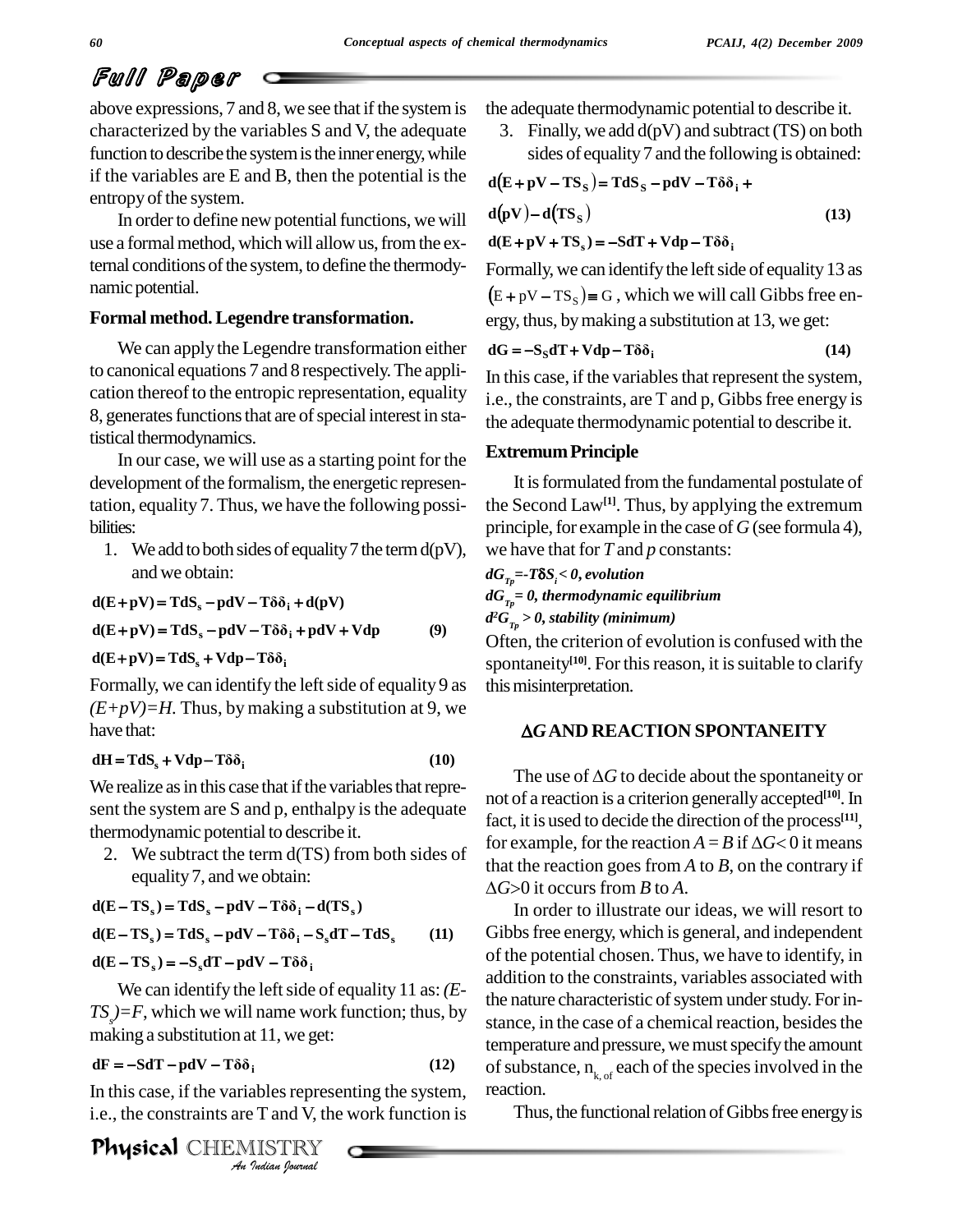sought, with these variables of the form:  
\n
$$
G = G(T, p, n_1, n_2, \dots, n_k)
$$
\n
$$
dG = \left(\frac{\partial G}{\partial T}\right)_{pn_k} dT + \left(\frac{\partial G}{\partial p}\right)_{Tn_k} dp +
$$
\n(15)

**k**  $Tpn \neq n_{k}$  $k \sim$ i=1 $\mathcal{L}^{\text{UL}}$ k  $f_{\text{Ton}\neq n}$  $\frac{d\mathbf{a}}{\mathbf{n_k}}\right|_{\text{Trm+n}}$  dn<sub>k</sub>  $G \Big|_{\text{dm}}$  $\begin{align} \left(\frac{\partial \mathbf{T}}{\partial \mathbf{n}_k}\right)_{\mathbf{p} \mathbf{n}_k} \ \sum_{\mathbf{i} = \mathbf{1}}^k \left(\frac{\partial \mathbf{G}}{\partial \mathbf{n}_k}\right)_{\mathbf{T} \mathbf{p} \mathbf{n} \neq \mathbf{n}_k} \end{align}$  $\sqrt{2}$  $\int \partial G$ )

If we compare 15 with 14, we can identify the coeffi cients of 16,so we have that

The coeffi  
\n
$$
\left(\frac{\partial G}{\partial T}\right)_{pn_k} = -S
$$
 and  $\left(\frac{\partial G}{\partial p}\right)_{pn_k} = V$  (16) as

In the case of the third coefficient,  $\left(\frac{\partial n_k}{\partial n_k}\right)_{\text{Top} \neq n_k}$  we k  $\begin{array}{c} \text{G} \end{array}$  $\sqrt{2}$  $\sqrt{6}$ we know  $\left( \begin{array}{c} c_{5} \end{array} \right)$ 

that it is a partial molar magnitude that we symbolize by change that it is a partial molar magnitude that we symbolize by change the Greek letter  $\mu_k$  and call chemical potential. The of the chemical potential represents physically what is capable of changing Gibbs free energy for the amount of substance involved in the chemical reaction, in other words,<br>it represents the "motive power" of the reaction. Therestance involved in the chemical reaction, in other words, fore, we have that Ï

107. 
$$
\left(\frac{\partial G}{\partial n_k}\right)_{\text{Top} \neq n_k} \equiv \mu_k
$$

\n(17)

By replacing 17 and 16 at 15, we get:  
\na  
\n
$$
dG = -SdT + Vdp + \sum_{i=1}^{k} \mu_k dn_k
$$
\n(18)

If we compare 18 with 14, we see that:  
\n
$$
-T\delta\delta_i = \sum_{i=1}^{k} \mu_k d n_k
$$
\n
$$
\delta S_i = -\frac{1}{T} \sum_{i=1}^{k} \mu_k d n_k
$$
\n(19)

Thus, we arrive at a significant result; we can see how, for a chemical reaction, we can evaluate the creation of entropy during the process through the chemical potentials, thus, the problem comes down to knowing how to calculate the chemical potential of each of the spe ciesthat are involved in the reaction.

Alternatively, for a chemical reaction we can introduce in the place of  $n_k$ , the degree of progress of the

reaction  $\xi$ . In a way analogous to the procedure followed in 15, and considering 16, we obtain:<br>  $G = G(T, p, n_1, \xi)$ 

$$
G = G(T, p, n_1, \xi)
$$
  
\n
$$
dG = \left(\frac{\partial G}{\partial T}\right)_{p\xi} dT + \left(\frac{\partial G}{\partial p}\right)_{T\xi} dp + \left(\frac{\partial G}{\partial \xi}\right)_{Tp} d\xi
$$
 (20)  
\n
$$
dG = -SdT + Vdp + \left(\frac{\partial G}{\partial \xi}\right)_{Tp} d\xi
$$

The coefficient  $\left(\frac{\partial G}{\partial \xi}\right)_{T_p}$  was i G  $\vert$  $\overline{\phantom{0}}$  $\overline{1}$ was identified by T. De Donder

$$
A = -\left(\frac{\partial G}{\partial \xi}\right)_{Tp}
$$
 (21)

that he called Affinity. Affinity measures physically the change in Gibbs free energy by unit of degree of progress of the reaction. By replacing 21 at 20, we get  $dG = -SdT + Vdp - Ad\xi$ 

$$
dG = -SdT + Vdp - Ad\xi
$$
  
\n
$$
-T\delta\delta_i = -Ad\xi
$$
  
\n
$$
\delta S_i = \frac{1}{T} Ad\xi \ge 0
$$
  
\n
$$
A = T\frac{\delta S_i}{d\xi} \ge 0
$$
\n(22)

Again, we have a significant result. We can see that the affinity of a reaction measures the creation of entropy of the process byunit of degree of progressofthe reaction. Thus, we can see that through the affinity we can both calculate the creation of entropy for a chemical reaction and decide how far it will go, in other words, if affinity is positive, that means that the reaction goes up to that degree of progress, and in fact a higher yield can be achieved; if affinity is zero, it implies that the degree of progress corresponds with equilibrium and is in fact maximum, and finally, if affinity is negative, it means that the reaction cannot obtain that yield, since for such a degree of progress, the creation of entropyis negative, but it does not mean that the reaction does not occur.

*An*affinityof a reaction.Thus, taking into account 19, and Thus, the problem comes down to evaluating the

affinity of a reaction. Thus, taking into account 19, and making a substitution at 22, we obtain that\n
$$
A = -\sum_{i=1}^{k} \mu_K \frac{dn_k}{d\xi} = -\sum_{i=1}^{k} \mu_K v_k
$$
\n(23)\n\n**Physical** CHEMISTRY\n*At a Indian Journal*

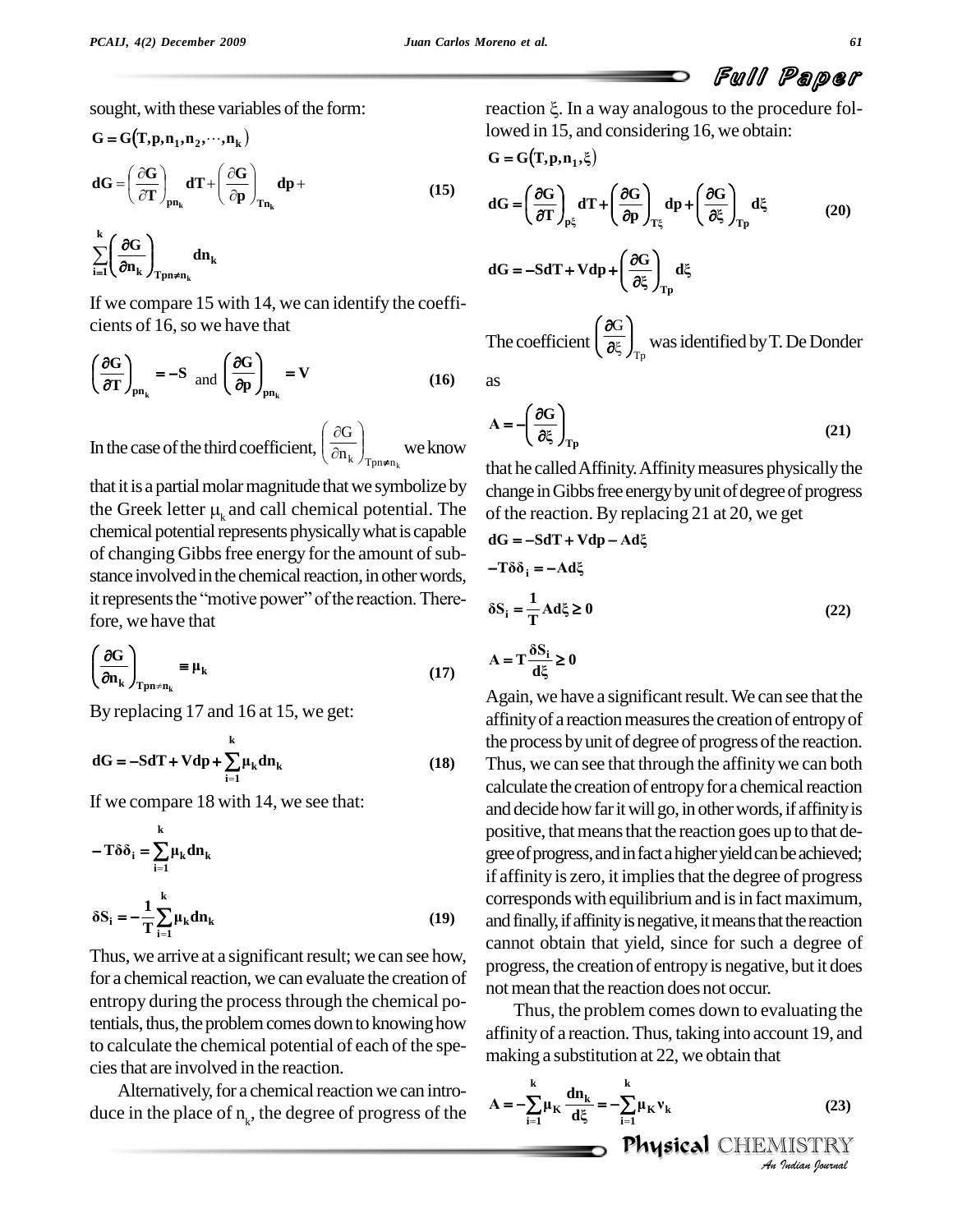We can see how through equality 23 we can calculate the affinity of a reaction<sup>[9]</sup>. In general, we can represent the chemical reaction as an equality

### $\mathbf{V}_{\mathbf{A}}\mathbf{A}_{(g)} + \mathbf{v}_{\mathbf{B}}\mathbf{B}_{(g)} = \mathbf{V}_{\mathbf{C}}\mathbf{C}_{(g)} + \mathbf{v}_{\mathbf{D}}\mathbf{D}_{(g)}$

where on the left are the reactants A, B, and on the right the products C, D.  $V_i$  is the stoichiometric coefficient of species k. Physically, equality should not be interpreted as a symmetrical algebraic equality, since with the chemical equation such as we wrote it we are indicating that the process under study is the conversion of the reactants into products until reaching equilibrium.

Thus, the first step is the characterization of the chemical equilibrium. Considering that the constants T and p are the ideal behavior for the species involved in the reaction and the general condition of chemical equilibrium, it is established that

$$
\sum_{i=1}^{k} \mu_K v_k = 0 \tag{24}
$$

By doing the algebraic sum and replacing explicitly the chemical potential expression, for each of the species, we obtain

$$
-v_A \left(\mu_A^{\theta}(T) + RTInp_A\right) - v_B \left(\mu_B^{\theta}(T) + RTInp_B\right) +
$$
  
\n
$$
v_C \left(\mu_C^{\theta}(T) + RTInp_C\right) + v_D \left(\mu_D^{\theta}(T) + RTInp_D\right) = 0
$$
 (25)

Regrouping similar terms, we can rewrite equation 25 as

$$
\mathbf{v}_{k} \sum_{i=1}^{k} \mathbf{ln} \mathbf{p}_{k} = \frac{-\sum_{i=1}^{k} \mathbf{v}_{k} \mu_{k}^{\theta}(T)}{RT}
$$
(26)

In equality 26, we observe that the right term is a constant that only depends on the temperature of the system, by analogy with the left side, we will symbolize it as the logarithm of a constant K, thus, we can rewrite 26 of the form.

$$
v_k \sum_{i=1}^{k} \ln p_k = \ln K_p(T)
$$
 (27)

The relation 27 constitutes the quantitative expression of the Law of mass action. The same allows us to determine quantitatively the equilibrium constant of the system, the subindex p symbolizes that said relation is determined from the partial pressures evaluated at equi-

**Physical** CHEMISTRY

librium.

Following the same line of thought, once the equilibrium is defined, as a particular case of attractor of the system, we use affinity to describe the evolution of a chemical reaction; thus, considering equality 23 and replacing the chemical potential expression, we have

$$
A = -\sum_{i=1}^{k} \mu_{K} v_{k} = -\left\{ \sum_{i=1}^{k} v_{k} \mu_{k}^{\theta}(T) + RT \sum_{i=1}^{k} v_{k} l n p_{k} \right\}
$$
 (28)

By replacing 26 and 27 at 28, it is obtained that

$$
A = RTlnK_p - RT\sum_{i=1}^{k} v_k ln p_k \ge 0
$$
 (29)

Equality 29 is known as a reaction isotherm. The same constitutes a general expression to evaluate the affinity of a chemical reaction. It can be observed how the right side of the equality has two terms, one in which the equilibrium constant appears, which is strictly related to equilibrium, and the other that is structurally similar to the equilibrium term, but it is connected with the partial pressures outside the equilibrium. It can be observed that when both terms become equal, affinity is zero, as expected, since we are in the presence of equilibrium.

In the same way, Lewis and Randall<sup>[12]</sup> identify the

$$
erm\left(\frac{\partial G}{\partial \xi}\right)_{T_P} as
$$
  

$$
\left(\frac{\partial G}{\partial \xi}\right)_{T_P} = \Delta G
$$
 (30)

Thus, the reaction isotherm can be rewritten as

$$
\Delta G = -RTlnK_p + RT\sum v_i lnp_i \tag{31}
$$

That is to say,  $\Delta G = -A$ . We can see that the equilibrium constant  $K_p$  appears in the first term of the right side of the equation. It means that independently of the value of A or its equivalent  $\Delta G$ , the reaction will take place because  $K_p$  is a positive constant and only depends on temperature. But the reaction will occur to a given extent of reaction according to the reaction conditions.

In this way, if we postulate that the reaction occurs spontaneously<sup>[10]</sup> if  $\Delta G$  < 0, it is a tautology and has nothing to do with spontaneity.

 $\mathbf{r}$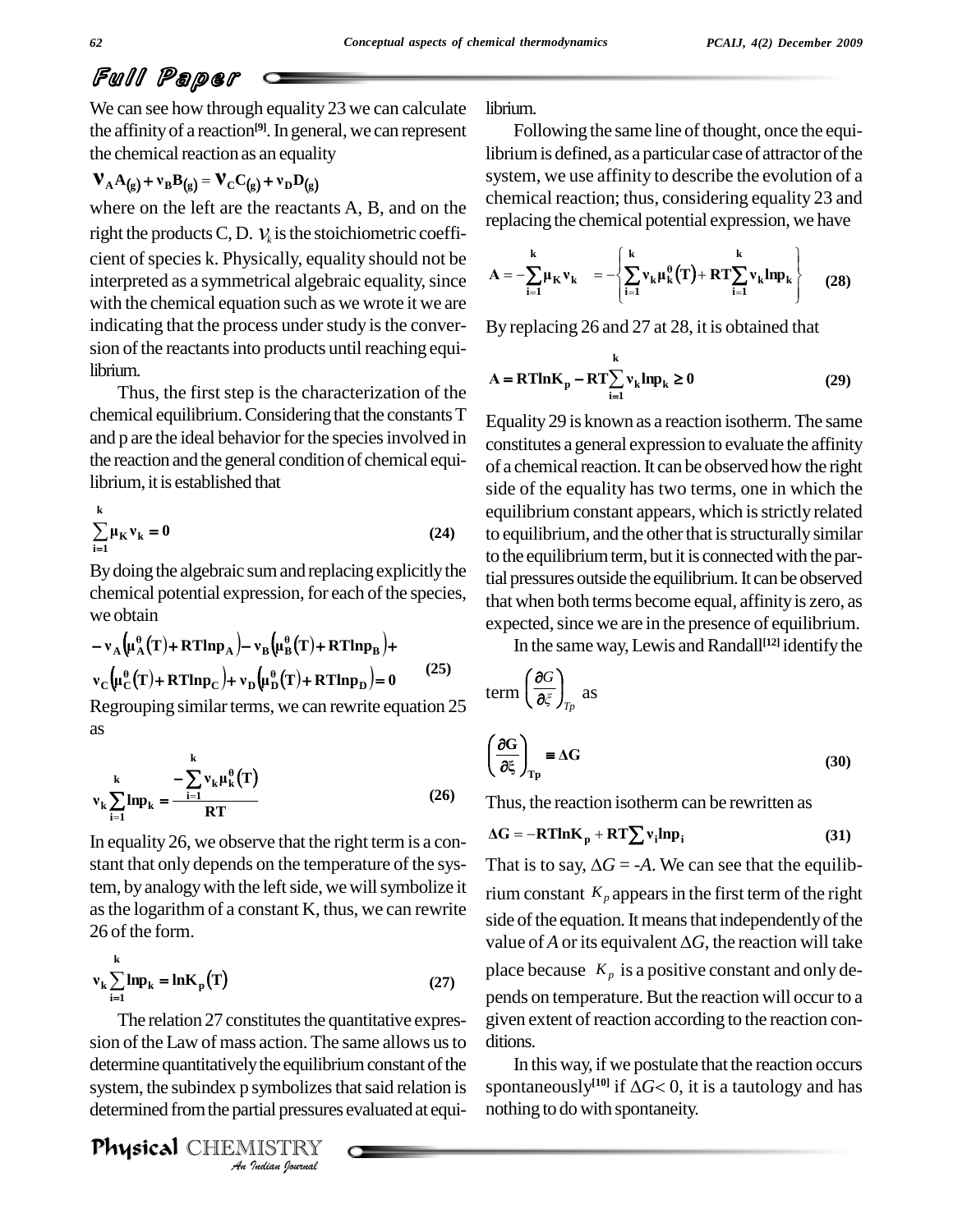

**Figure 2 : Dependence of Gibbsfree energy on the extent of rigure 2 : Depende**<br>reaction ९

Figure 3<br>
In order to clear up our ideas and as an example,<br>
the functional dependence of *G versus*  $\xi$ t is shown in Figure 2.

Three main regions appear in Figure 2: the region where a minimum is attained on the curve correspond-Three main regions appear in Figure 2: the region<br>where a minimum is attained on the curve correspond-<br>ing to chemical equilibrium  $A = 0$  ( $\Delta G=0$ ), before the where a minimum is attained on the curve correspond-<br>ing to chemical equilibrium  $A = 0$  ( $\Delta G=0$ ), before the<br>equilibrium is reached  $\Delta G< 0$ , and after that,  $\Delta G> 0$ . equilibrium is reached  $\Delta G < 0$ , and after that,  $\Delta G > 0$ .<br>Then, evidently, the question that arises is: Could the system reach a certain extent of reaction for certain re-<br>action conditions? In other words, will be possible to obtain a certain yield? on conditions? In other words, will be possible to<br>in a certain yield?<br>If for these reaction conditions,  $\Delta G < 0$ , then the

answer is positive and is indicating that a higher yield is If for these reaction conditions,  $\Delta G < 0$ , then the<br>answer is positive and is indicating that a higher yield is<br>yet possible to obtain; if  $\Delta G = 0$ , the answer is positive too, but the maximum yield attainable is just at equilibyet possible to obtain; if  $\Delta G = 0$ , the answer is positive<br>too, but the maximum yield attainable is just at equilib-<br>rium. If  $\Delta G > 0$ , then the answer is negative; it is not possible to obtain such yield forthese rate conditions; it does not mean that the reaction will not occur, but it will go to the contrary side **[11]**.

Finally, we show an example, i.e., the formation of iodine acid in gas phase at 730,6 *K.* Figures 3 and 4 show the dependence of Gibbs free energy and affinity iodine acid in gas phase at 730,6 K. Figures 3 and 4<br>show the dependence of Gibbs free energy and affinity<br>on the extent of reaction  $\xi$ . As it can be seen, the maxi-

**TABLE 1 : The value of affinity of the reaction for different extents of reaction.**

| Reaction<br>0.2 0.3 0.4 0.5 0.6 0.7 0.776 0.8 0.9<br>0.1<br>extent | Affinity 10073 7703 6128 4837 3652 2467 1175 0 -399 -2769 |  |  |  |  |  |
|--------------------------------------------------------------------|-----------------------------------------------------------|--|--|--|--|--|
|                                                                    | $\xi$ [mole]                                              |  |  |  |  |  |



**Figure 3 : Dependence of Gibbsfree energy on the extent of reaction for formationofiodine acid ingas phase at 730, <sup>6</sup>***<sup>K</sup>*



**Figure 4 : Dependence of affinity** *A***on the extent of reaction for formation of iodine acid in gas phase at 730, 6** *K*

mum yield corresponds possibly with  $\xi = 0.776$  just at equilibrium. TABLE 1 shows the value of the affinity of reaction for different extents of reaction.

#### **CONCLUSIONS**

- of probabilistic quantification of the degree of 1. Entropy and information are equivalent ways uncertaintyof a system.
- *I I I I I I O Other poary arrow of<br>I ISTRY<br><i>I Isalian Iournal* 2. Thermodynamic potentials contrary to other potential functions, offer an evolutionary arrow of time of the natural systems.



Full Paper